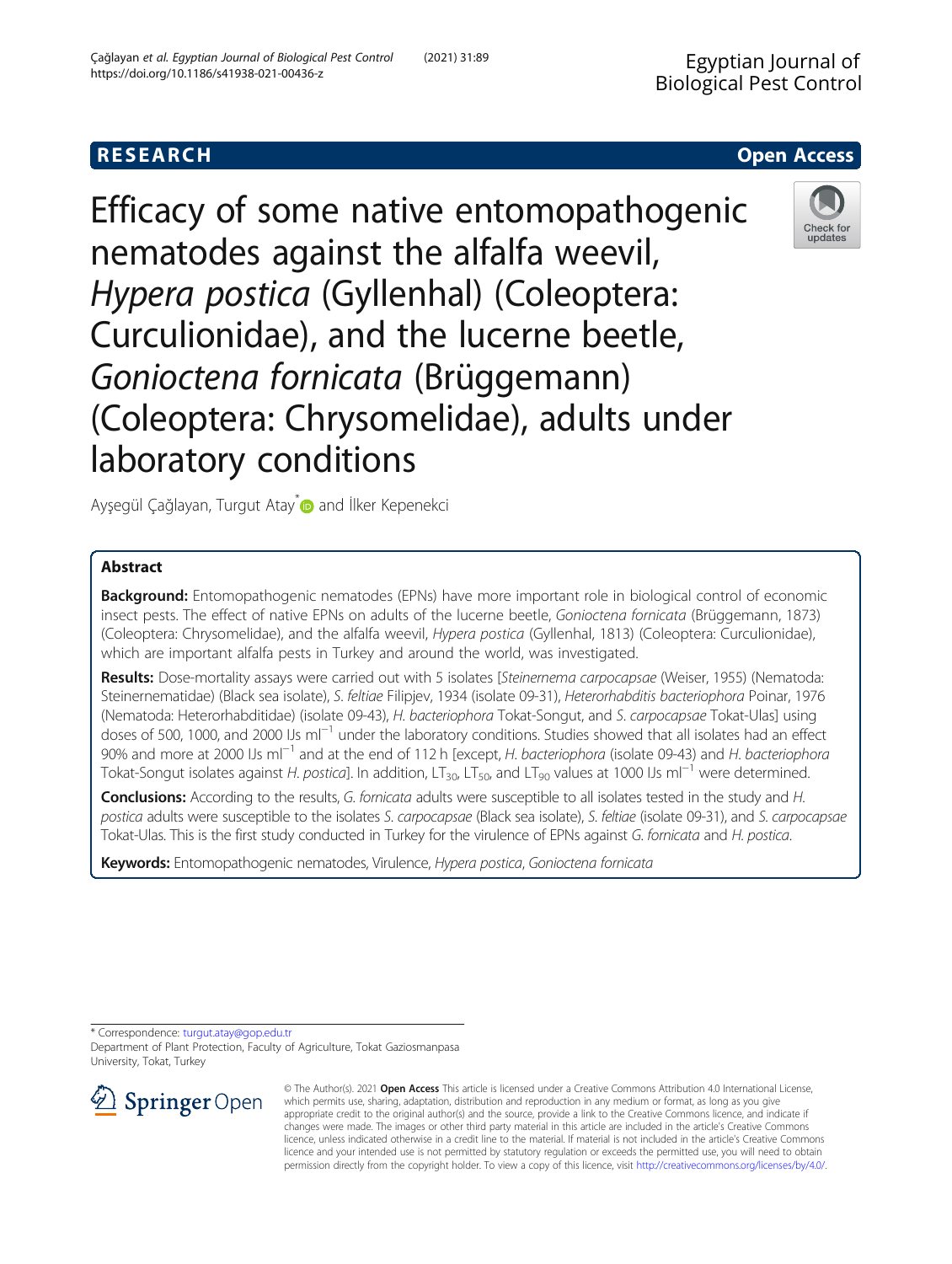### Background

Alfalfa [Medicago sativa L. (Fabaceae)] plant is a forage plant that provides a high-value feed and has a very dense production area in Turkey (Karakurt and Fırıncıoğlu [2003\)](#page-6-0). The alfalfa weevil [Hypera postica (Gyllenhal, 1813) (Coleoptera: Curculionidae)] and the lucerne beetle [Gonioctena fornicata (Brüggemann, 1873) (Coleoptera: Chrysomelidae)] are among the alfalfa pests, spread to almost all grown areas of alfalfa in Turkey and cause significant crop losses if no control is made (Efe and Özgökçe [2014;](#page-6-0) Efil [2018\)](#page-6-0). Larvae and adults of both species feed on leaves, young shoots, and the tips of the stems. As a result of feeding, the plant turns yellow and withers, and then the leaves dry completely (Atanasova and Semerdjieva [2009](#page-6-0); Majić et al. [2013](#page-6-0)).

Frequent cuttings are the most effective cultural method of the pest in the alfalfa fields. Gözüaçık and İreç ([2019](#page-6-0)) reported that cutting or grazing in the fall will reduce the spring larval population of alfalfa weevil. Chemical control against H. postica is recommended in Turkey, but no chemical pesticides have been registered for the control of G. fornicata. Therefore, pest control activities that are environmentally friendly are needed.

Entomopathogens nematodes (EPNs) are highly virulent. They have recently become one of the most emphasized groups due to these features. Studies have indicated that more than 30 nematode families are in contact with insects (Kaya and Stock [1997](#page-6-0)). EPNs have a variety of distinct and advantageous characteristics, such as high virulence and the ability to actively seek out hosts, making them promising chemical alternatives (Gulcu et al. [2017\)](#page-6-0). EPNs are now used in many countries to control a wide range of economically important insect pests (Odendaal et al. [2015;](#page-6-0) Belien [2018](#page-6-0)). EPNs belong to the Steinernematidae and Heterorhabditidae families and live in the soil and are obligatory insect pathogens. They are one of the most frequently used groups in microbial control of pests (Glazer and Lewis [2000](#page-6-0)).

Studies using EPNs against G. fornicata and H. postica are limited (Falahi et al. [2011](#page-6-0); Roodaki et al. [2011](#page-6-0)). Therefore, the aim of this study was to investigate the virulence of EPNs against G. fornicata and H. postica adults under laboratory conditions.

#### Methods

#### Nematode sources

Native Turkish EPNs, Steinernema feltiae (isolate 09- 31) from a vegetable garden in Aydin, S. carpocapsae (Black sea isolate) from grassland in Rize, and Heterorhabditis bacteriophora (isolate 09-43) from peach orchard in Aydın, Turkey, were obtained and supplied by Prof. Dr. Selçuk HAZIR (Aydın Adnan Menderes University, Faculty of Arts and Sciences, Department of Biology, Aydın, Turkey). S. carpocapsae Tokat-Ulas and H. bacteriophora Tokat-Songut were isolated from alfalfa cultivated areas of Tokat province (Turkey) (Çağlayan et al. [2020](#page-6-0)). The nematodes were cultured in last instar larvae of wax moth, Galleria mellonella (Linnaeus, 1758) (Lepidoptera: Pyralidae) at room temperature (23–24 °C) using methods described by Kaya and Stock ([1997](#page-6-0)). The harvested infective juveniles (IJs) were used within 2 weeks after emergence for the experiments.

#### Insect sources

The lucerne beetle and alfalfa weevil adults were obtained from alfalfa fields in Emirseyit town of Tokat, Turkey (40° 2′ 13″ N, 36° 23′ 59″ E, 554 m).

#### Bioassays

Experiments were carried out in Petri-dishes (9 cm diameter). In the bottom of each Petri dish, filter paper was placed and 1 ml of prepared EPNs concentrations was poured onto the filter paper. For the control group, 1 ml of no-nematode water was used (Shahina and Salma [2010](#page-6-0)). In each Petri dish, 5 adult insects were released using the camel's hair brush. Each EPN species was applied at 3 concentrations 500, 1000, and 2000 IJs ml−<sup>1</sup> . A micropipette was used to make the applications. After each treatment, the pipette tips were replaced. Alfalfa leaves were placed in Petri dishes to feed the insects. Experiments were carried at 4 replicates and 2 different times for each concentration. The data for mortality were recorded at 8-h intervals and the counts continued until to 120th hour. Dead insects were either dissected under a stereomicroscope or placed into White traps for nematode emergence to ensure that they were killed with EPNs (White [1927](#page-6-0)).

#### Statistical analysis

Data was analyzed using analysis of variance (ANOVA), and the means were compared by Tukey's multiple comparison test. All statistical analyses were carried out using the MINITAB Release 16 packet program.  $LT_{30}$ ,  $LT_{50}$ , and  $LT_{90}$  values were calculated by using the Probit analysis.

#### Results

Mortality rates caused by EPNs isolates varied according to the test insect, time, isolates, and concentration. There was a positive correlation between nematode concentration and exposure time and mortality. S. *carpocapsae* (Black sea isolate) started to show a significant effect at all doses against G.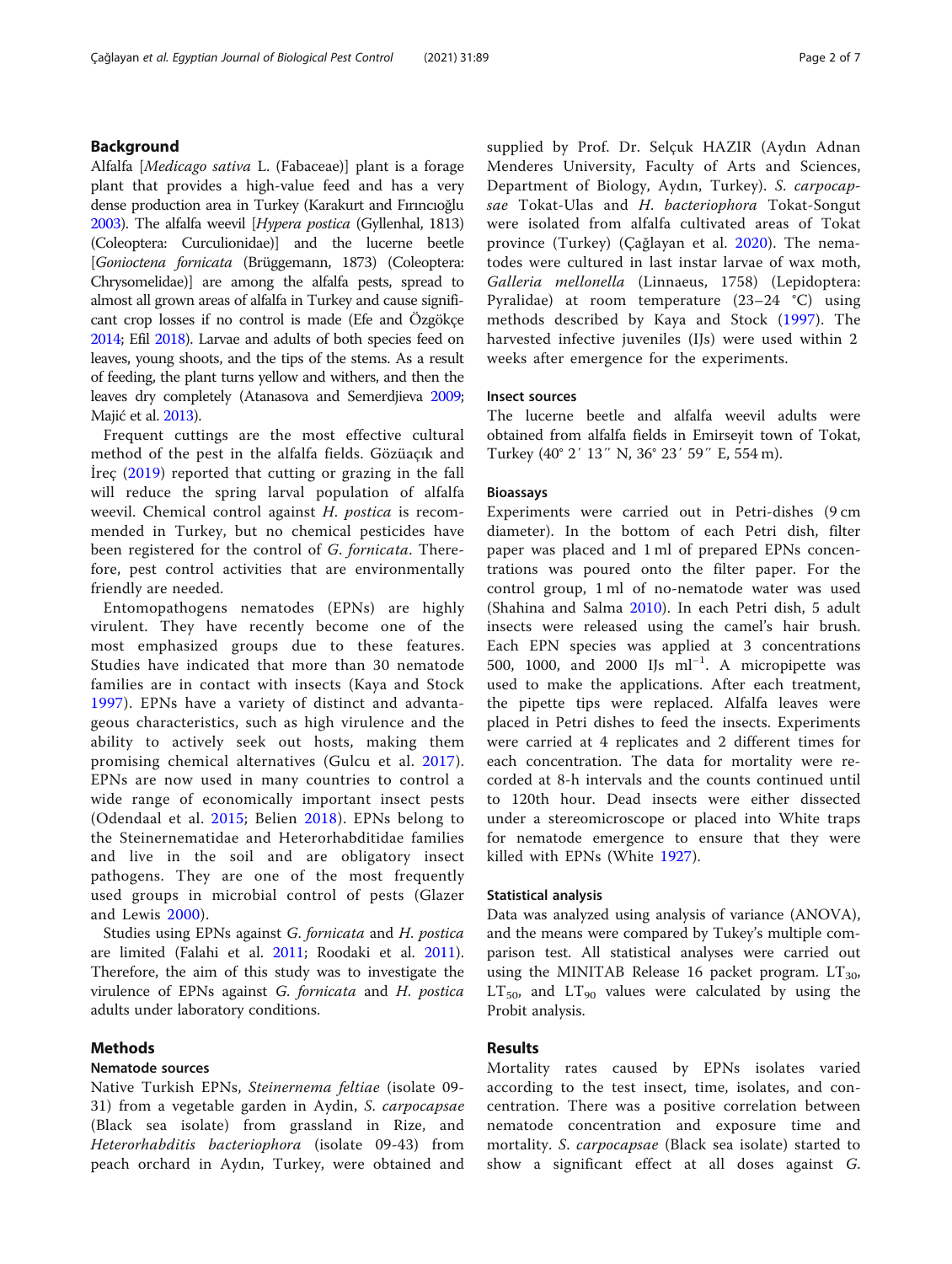fornicata from the 32nd hour (F:21.67, DF: 3.28,  $P <$ 0.05), and this effect increased over 90% at the 64th hour (F:103.29, DF: 3.28, P < 0.05) (Table 1). S. feltiae (isolate 09-31) was 92% effective in 64h at a dose of 2000 IJs ml−<sup>1</sup> . Other doses caused a mortality rate of over 50% at the same time period (F:30.51, DF: 3.27,  $P < 0.05$ ). By the 112th hour, all doses produced over 90% death (F:68.59, DF: 3.27, P < 0.05) (Table 1). Similar to the S. carpocapsae (Black sea isolate) isolate, S. carpocapsae Tokat-Ulas showed a significant efficacy after 48 h and caused more than 90% mortality at all doses (F:148.74, DF: 3.26, P < 0.05) (Table 1). H. bacteriophora (isolate 09-43) caused an effect of 98% at the 120th hour at a dose of 2000 IJs ml−<sup>1</sup> , while this effect did not exceed 70% at other doses (F:34.25, DF: 3.21, P < 0.05) (Table [2](#page-3-0)). H. bacteriophora Tokat-Songut revealed a mortality

rate of over 90% at doses of 1000 and 2000 IJs  $ml^{-1}$ at 72 h (F:54.81, DF: 3.28, P < 0.05). At the 112th hour, the effect of all doses was over 90% (F:91.73, DF: 3.28, P < 0.05) (Table [2\)](#page-3-0).

When the  $LT_{30}$  rates of the isolates against G. fornicata were examined, the most effective isolate was S. carpocapsae Tokat-Ulas. This was followed by S. carpocapsae (Black sea isolate), H. bacteriophora Tokat-Songut, S. feltiae (isolate 09-31), and H. bacteriophora (isolate 09-43). The order formed by the isolates for  $LT_{30}$  value is valid for  $LT_{50}$  and  $LT_{90}$ values (Table [3\)](#page-3-0).

Steinernema carpocapsae (Black sea isolate) showed a mortality rate of over 90% against H. postica from 72 h onwards at all doses (F:57.55, DF: 3.26,  $P < 0.05$ ) (Table [4\)](#page-4-0). Similarly, S. carpocapsae Tokat-Ulas caused a significant mortality rate against H. postica by more

Table 1 Mortality rates of Gonioctena fornicata adults exposed to Steinernema carpocapsae (Black sea isolate), S. feltiae (isolate 09-31), and S. carpocapsae Tokat-Ulas and controls over 120 h from treatment

| Mortality $\pm$ SEM*(%) |                       |                                             |                  |                           |                  |                            |                  |                |  |
|-------------------------|-----------------------|---------------------------------------------|------------------|---------------------------|------------------|----------------------------|------------------|----------------|--|
| HAT**                   |                       | Steinernema carpocapsae (Black sea isolate) |                  |                           |                  | S. feltiae (isolate 09-31) |                  |                |  |
|                         | 500 IJs               | 1000                                        | 2000             | Control                   | 500 IJs          | 1000                       | 2000             | Control        |  |
| 32                      | $26.6 \pm 2.4b^{***}$ | $50.3 \pm 4.7ab$                            | $60.5 \pm 0.9a$  | $0.0 \pm 0.0c$            | $15.0 \pm 1.1a'$ | $15.4 \pm 2.5a$            | $33.7 \pm 3.20a$ | $0.0 \pm 0.0$  |  |
| 40                      | $55.3 \pm 6.5b$       | $68.7 \pm 3.7ab$                            | 92.1 $\pm$ 3.8a  | $0.0 \pm 0.0c$            | $30.4 \pm 2.8a$  | $31.4 \pm 3.7a$            | $46.7 \pm 3.76a$ | $0.0 \pm 0.0$  |  |
| 48                      | $85.0 \pm 4.3b$       | $88.6 \pm 3.1b$                             | $100.0 \pm 0.0a$ | $0.0 \pm 0.0c$            | $35.8 \pm 3.6a$  | $53.3 \pm 4.6a$            | $60.2 \pm 1.38a$ | $0.0 \pm 0.0$  |  |
| 56                      | $85.0 \pm 4.3b$       | $92.0 \pm 3.5ab$                            | $100.0 \pm 0.0a$ | $0.0 \pm 0.0c$            | $45.4 \pm 2.0a$  | $61.0 \pm 3.8a$            | 76.1 $\pm$ 4.69a | $0.0 \pm 0.0$  |  |
| 64                      | $90.3 \pm 2.6$ b      | $96.0 \pm 2.8$ ab                           | $100.0 \pm 0.0a$ | $0.0 \pm 0.0c$            | $51.4 \pm 1.5b$  | $76.7 \pm 6.0ab$           | $92.0 \pm 3.46a$ | $0.0 \pm 0.0c$ |  |
| 72                      | $93.4 \pm 2.8$ b      | $97.0 \pm 2.0$ ab                           | $100.0 \pm 0.0a$ | $0.0 \pm 0.0c$            | $57.7 \pm 2.3b$  | $83.1 \pm 5.0ab$           | $94.7 \pm 2.13a$ | $0.0 \pm 0.0c$ |  |
| 80                      | $98.0 \pm 2.6a$       | $97.0 \pm 2.0a$                             | $100.0 \pm 0.0a$ | $0.0 \pm 0.0$             | $57.7 \pm 2.3b$  | $83.1 \pm 5.0ab$           | $94.7 \pm 2.13a$ | $0.0 \pm 0.0c$ |  |
| 88                      | $98.0 \pm 2.6a$       | $97.0 \pm 2.0a$                             | $100.0 \pm 0.0a$ | $0.0 \pm 0.0$             | $57.7 \pm 2.3b$  | $83.1 \pm 5.0ab$           | $94.7 \pm 2.13a$ | $0.0 \pm 0.0c$ |  |
| 96                      | $98.0 \pm 2.6a$       | $99.7 \pm 0.9a$                             | $100.0 \pm 0.0a$ | $0.0 \pm 0.0$             | $77.9 \pm 2.5a$  | $85.2 \pm 4.6a$            | $94.7 \pm 2.13a$ | $0.0 \pm 0.0$  |  |
| 104                     | $98.0 \pm 2.6a$       | $99.7 \pm 0.9a$                             | $100.0 \pm 0.0a$ | $0.0 \pm 0.0$             | $82.7 \pm 1.5a$  | $88.6 \pm 3.1a$            | $94.7 \pm 2.13a$ | $0.0 \pm 0.0$  |  |
| 112                     | $98.0 \pm 2.6a$       | $99.7 \pm 0.9a$                             | $100.0 \pm 0.0a$ | $0.0 \pm 0.0$             | $91.5 \pm 2.9a$  | $94.7 \pm 2.1a$            | $94.7 \pm 2.13a$ | $0.0 \pm 0.0$  |  |
| 120                     | $99.3 \pm 2.0a$       | $99.7 \pm 0.9a$                             | $100.0 \pm 0.0a$ | $0.0 \pm 0.0$             | $91.5 \pm 2.9a$  | $97.0 \pm 2.0a$            | $97.0 \pm 2.00a$ | $0.0 \pm 0.0$  |  |
|                         |                       |                                             |                  | S. carpocapsae Tokat-Ulas |                  |                            |                  |                |  |
|                         | 500 IJs               |                                             | 1000             |                           | 2000             |                            | Control          |                |  |
| 32                      | $57.0 \pm 0.9b$       |                                             | 66.1 $\pm$ 2.8ab |                           | $88.6 \pm 3.1a$  |                            | $0.0 \pm 0.0c$   |                |  |
| 40                      | $85.8 \pm 1.3a$       |                                             | $84.6 \pm 2.5a$  |                           | $97.0 \pm 2.0a$  |                            | $0.0 \pm 0.0$    |                |  |
| 48                      | $94.7 \pm 2.2a$       |                                             | $97.0 \pm 2.0a$  |                           | $100.0 \pm 0.0a$ |                            | $0.0 \pm 0.0$    |                |  |
| 56                      | $97.6 \pm 2.0a$       |                                             | $97.0 \pm 2.0a$  |                           | $100.0 \pm 0.0a$ |                            | $0.0 \pm 0.0$    |                |  |
| 64                      | $99.4 \pm 1.3a$       |                                             | $98.7 \pm 1.6a$  |                           | $100.0 \pm 0.0a$ |                            | $0.0 \pm 0.0$    |                |  |
| 72                      | $99.4 \pm 1.3a$       |                                             | $98.7 \pm 1.6a$  |                           | $100.0 \pm 0.0a$ |                            | $0.0 \pm 0.0$    |                |  |
| 80                      | $99.4 \pm 1.3a$       |                                             | $98.7 \pm 1.6a$  |                           | $100.0 \pm 0.0a$ |                            | $0.0 \pm 0.0$    |                |  |
| 88                      | $100.0 \pm 0.0a$      |                                             | $100.0 \pm 0.0a$ |                           | $100.0 \pm 0.0a$ |                            | $0.0 \pm 0.0$    |                |  |
| 120                     | $100.0 \pm 0.0a$      |                                             | $100.0 \pm 0.0a$ |                           | $100.0 \pm 0.0a$ |                            | $0.0 \pm 0.0$    |                |  |

\*SEM: standard error of the mean

\*\*HAT: hours after treatment

\*\*\*Means in a line followed by the same letter are not statistical significantly different (ANOVA P < 0.05, Tukey's test)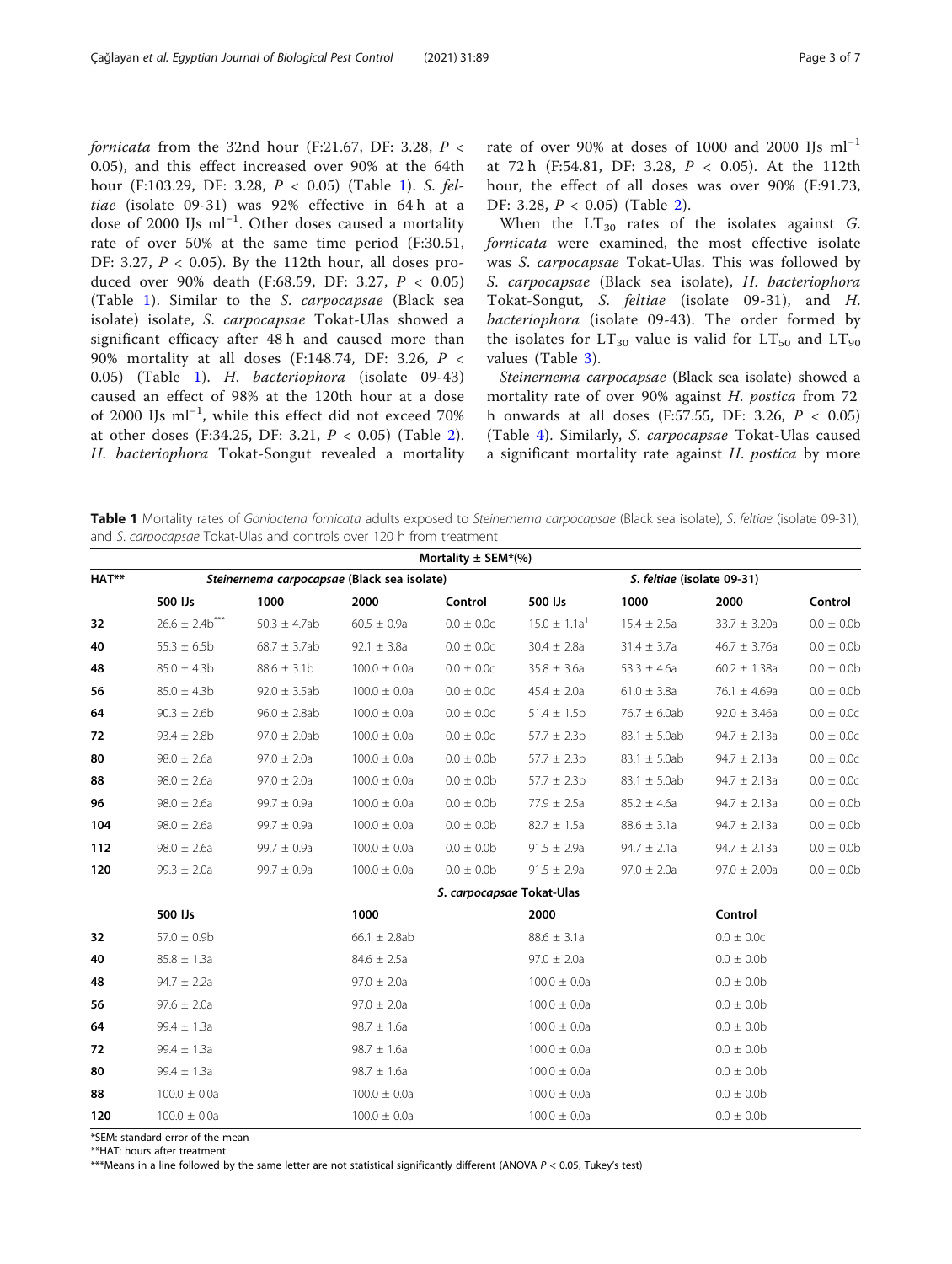|       | Mortality $\pm$ SEM*(%)     |                                               |                 |                |                              |                               |                   |                |  |  |
|-------|-----------------------------|-----------------------------------------------|-----------------|----------------|------------------------------|-------------------------------|-------------------|----------------|--|--|
| HAT** |                             | Heterorhabditis bacteriophora (isolate 09-43) |                 |                |                              | H. bacteriophora Tokat-Songut |                   |                |  |  |
|       | 500 IJs                     | 1000                                          | 2000            | Control        | 500 IJs                      | 1000                          | 2000              | Control        |  |  |
| 32    | $***$<br>$0.0 \pm 0.0a^{r}$ | $0.0 \pm 0.0a$                                | $2.4 \pm 2.0a$  | $0.0 \pm 0.0a$ | $5.3 \pm 2.1ab$ <sup>1</sup> | $8.2 \pm 2.0$ ab              | $16.9 \pm 5.0a$   | $0.0 \pm 0.0$  |  |  |
| 40    | $0.9 \pm 1.5a$              | $0.6 \pm 1.3a$                                | $9.0 \pm 4.0a$  | $0.0 \pm 0.0a$ | $34.2 \pm 2.2a$              | $33.9 \pm 3.7a$               | $58.3 \pm 1.5a$   | $0.0 \pm 0.0$  |  |  |
| 48    | $0.9 \pm 1.5$ ab            | $7.0 \pm 3.2ab$                               | $16.4 \pm 4.4a$ | $0.0 \pm 0.0$  | $47.2 \pm 1.8a$              | 78.4 $\pm$ 9.0a               | $80.6 \pm 3.5a$   | $0.0 \pm 0.0$  |  |  |
| 56    | $0.9 \pm 1.5$ ab            | $13.7 \pm 3.9ab$                              | $16.4 \pm 4.4a$ | $0.0 \pm 0.0$  | $52.8 \pm 1.8a$              | $83.0 \pm 5.5a$               | $86.9 \pm 3.9a$   | $0.0 \pm 0.0$  |  |  |
| 64    | $0.9 \pm 1.5$ ab            | $19.2 \pm 5.9a$                               | $25.6 \pm 3.2a$ | $0.0 \pm 0.0$  | $63.4 \pm 1.5b$              | $85.0 \pm 5.2ab$              | $94.8 \pm 3.6a$   | $0.0 \pm 0.0c$ |  |  |
| 72    | $12.6 \pm 4.7$ ab           | $35.5 \pm 6.1a$                               | $50.0 \pm 9.4a$ | $0.0 \pm 0.0$  | $68.9 \pm 3.3b$              | $94.7 \pm 2.1a$               | $96.0 \pm 2.8a$   | $0.0 \pm 0.0c$ |  |  |
| 80    | $26.4 \pm 4.6a$             | $46.7 \pm 2.9a$                               | $72.0 \pm 7.5a$ | $0.0 \pm 0.0$  | $71.2 \pm 2.9b$              | $94.7 \pm 2.1a$               | $96.0 \pm 2.8a$   | $0.0 \pm 0.0c$ |  |  |
| 88    | $30.4 \pm 6.1a$             | $46.7 \pm 2.9a$                               | $78.1 \pm 5.6a$ | $0.0 \pm 0.0$  | $73.7 \pm 2.8b$              | $98.7 \pm 1.6a$               | $97.0 \pm 2.0a$   | $0.0 \pm 0.0c$ |  |  |
| 96    | $52.4 \pm 1.2a$             | $46.7 \pm 2.9a$                               | $81.0 \pm 5.3a$ | $0.0 \pm 0.0$  | $75.8 \pm 2.3b$              | $98.7 \pm 1.6a$               | $97.0 \pm 2.0a$   | $0.0 \pm 0.0c$ |  |  |
| 104   | $60.4 \pm 0.8a$             | $57.7 \pm 6.1a$                               | $93.3 \pm 5.6a$ | $0.0 \pm 0.0$  | $82.8 \pm 3.2b$              | $98.7 \pm 1.6a$               | $97.0 \pm 2.0$ ab | $0.0 \pm 0.0c$ |  |  |
| 112   | $64.7 \pm 1.1a$             | $68.7 \pm 7.5a$                               | $93.3 \pm 5.6a$ | $0.0 \pm 0.0$  | $90.6 \pm 4.4a$              | $99.7 \pm 0.9a$               | $99.7 \pm 0.9a$   | $0.0 \pm 0.0$  |  |  |
| 120   | $64.7 \pm 1.1$ b            | $68.7 \pm 7.5b$                               | $97.6 \pm 2.0a$ | $0.0 \pm 0.0c$ | $90.6 \pm 4.4$ b             | $99.7 \pm 0.9ab$              | $100.0 \pm 0.0a$  | $0.0 \pm 0.0c$ |  |  |

<span id="page-3-0"></span>Table 2 Mortality rates of Gonioctena fornicata adults exposed to Heterorhabditis bacteriophora (isolate 09-43) and H. bacteriophora Tokat-Songut and controls over 120 h from treatment

\*SEM: standard error of the mean \*\*HAT: hours after treatment

\*\*\*Means in a line followed by the same letter are not statistical significantly different (ANOVA  $P < 0.05$ , Tukey's test)

than 85% from the 64th hour at all doses (F:31.87, DF: 3.27, P < 0.05) (Table [4](#page-4-0)). S. feltiae (isolate 09-31) reached 90% effect only at 2000 IJs ml−<sup>1</sup> doses and at the end of 112th hour (F:27.80, DF: 3.26,  $P < 0.05$ ) (Table [4\)](#page-4-0). The rate of effect of H. bacteriophora (isolate 09-43) remained quite low than other isolates and did not exceed 26% at all doses at the end of 120th hour (F:8.41, DF: 3.24, P < 0.05) (Table [5](#page-5-0)). At 120 h, the effect of H. bacteriophora Tokat-Songut was only 37% at the highest dose and its effect remained quite low, similar to that of H. bacteriophora (isolate 09-43) (F:9.28, DF: 3.25, P < 0.05) (Table [5](#page-5-0)).

When the LT rates of the isolates against H. postica were examined, the order formed by  $LT_{30}$  and  $LT_{50}$ values was S. carpocapsae (Black sea isolate), S. carpocapsae Tokat-Ulas, S. feltiae (isolate 09-31), H. bacteriophora Tokat-Songut, and H. bacteriophora (isolate 09-43). This ranking was S. carpocapsae Tokat-Ulas, S. carpocapsae

(Black sea isolate), S. feltiae (isolate 09-31), H. bacteriophora Tokat-Songut, and H. bacteriophora (isolate 09-43) at  $LT_{90}$  value (Table [6\)](#page-5-0).

#### **Discussion**

The results showed that S. carpocapsae (Black sea isolate) and S. carpocapsae Tokat-Ulas were more effective against both H. postica and G. fornicata adults than other isolates. Similarly, Atay and Kepenekci [\(2016](#page-6-0)) reported that the S. carpocapsae (Black sea isolate) had an effect of 80, 83, and 82% on another alfalfa pest, Holotrichapion pullum (Gyllenhal, 1833) (Coleoptera: Apionidae) adults, at 20 degrees and at 3 different concentrations (500, 1000, 5000 IJs ml−<sup>1</sup> ), respectively. In addition, Kepenekci et al. [\(2018](#page-6-0)) stated that S. carpocapsae (Black sea isolate) showed 99% efficacy in adults of Xylosandrus germanus (Blandford) (Coleoptera: Curculionidae) at a dose of 1000 IJs ml−<sup>1</sup> . Brivio and Mastore [\(2018\)](#page-6-0) emphasized that symbiotic

**Table 3** Lethal time (LT<sub>30</sub>, LT<sub>50</sub>, and LT<sub>90</sub>) values of treated isolates against adults of Gonioctena fornicata (hour)

| <b>Isolates</b>                                    | Slope $\pm$ SE    | $LT_{30}$ (95% fiducial limit) | $LT_{50}$ (95% fiducial limit) | $LT90$ (95% fiducial limit) | Heterogeneity |
|----------------------------------------------------|-------------------|--------------------------------|--------------------------------|-----------------------------|---------------|
|                                                    |                   |                                |                                |                             |               |
| Steinernema carpocapsae<br>(Black sea isolate)     | $5.024 \pm 0.376$ | 29.584 (25.789-32.900)         | 37.621 (33.943-41.041)         | 67.688 (61.707-75.841)      | 1.39          |
| S. feltiae (isolate 09-31)                         | $4.060 \pm 0.318$ | 40.000 (35.517-43.952)         | 53.853 (49.528-58.083)         | 111.391 (100.005-128.141)   | 1.12          |
| Heterorhabditis bacteriophora<br>$(isolate 09-43)$ | $4.181 + 0.383$   | 58.684 (51.365-64.913)         | 78.331 (71.189-86.845)         | 158.650 (133.011-210.174)   | 1.96          |
| H. bacteriophora Tokat-Songut                      | $5.729 \pm 0.424$ | 37.263 (33.590-40.478)         | 46.006 (42.547-49.264)         | 77.002 (71.236-84.735)      | 1.21          |
| S. carpocapsae Tokat-Ulas                          | $5.999 + 0.502$   | 26.030 (23.358-28.372)         | 31.833 (29.295-34.212)         | 52.060 (48.186-57.158)      | 0.91          |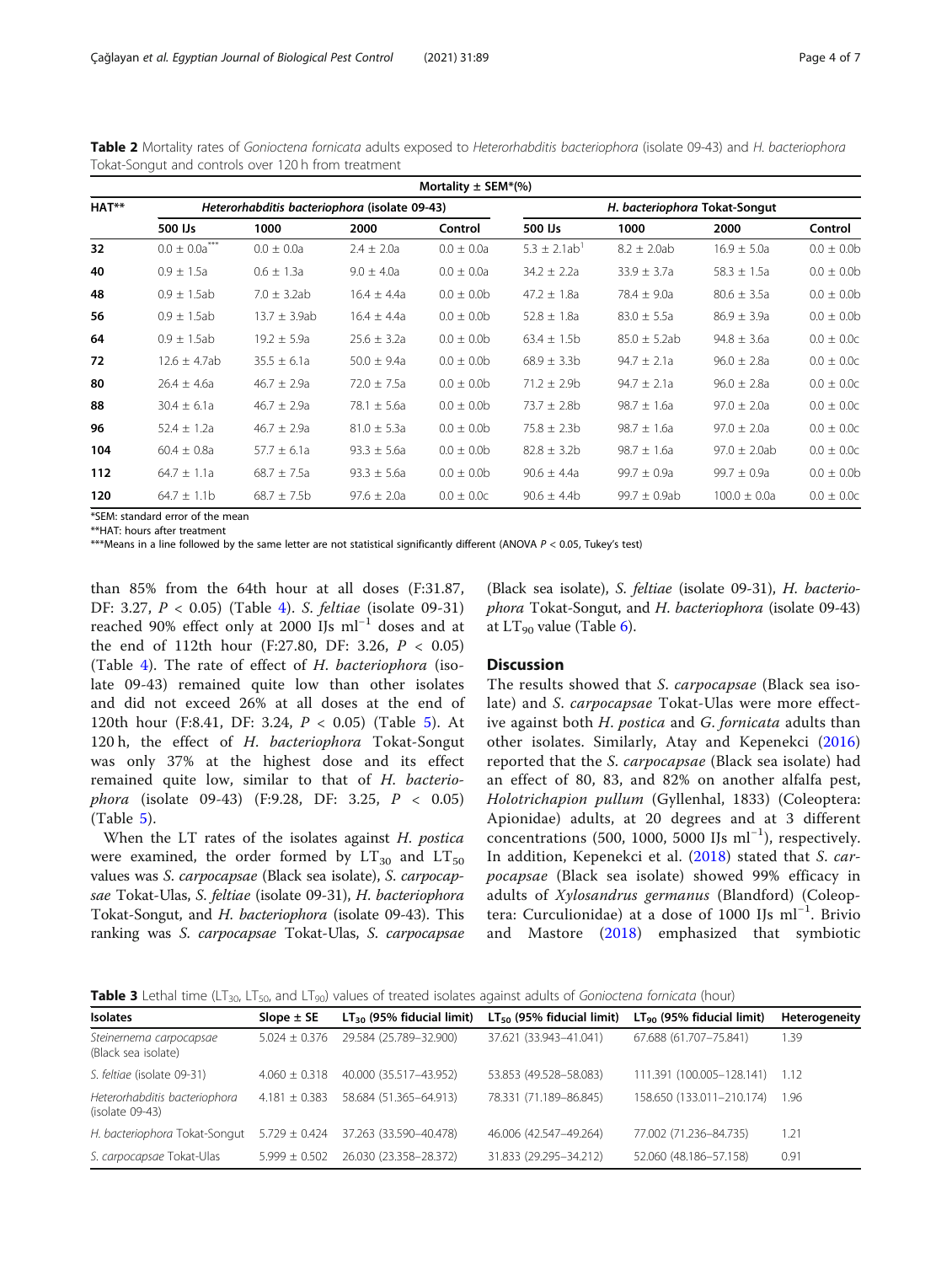<span id="page-4-0"></span>

| Table 4 Mortality rates of Hypera postica adults exposed to Steinernema carpocapsae (Black sea isolate), S. feltiae (isolate 09-31), and |  |  |  |  |
|------------------------------------------------------------------------------------------------------------------------------------------|--|--|--|--|
| S. carpocapsae Tokat-Ulas and controls over 120 h from treatment                                                                         |  |  |  |  |

| Mortality $\pm$ SEM*(%) |                   |                                             |                    |                |                           |                            |                 |               |  |
|-------------------------|-------------------|---------------------------------------------|--------------------|----------------|---------------------------|----------------------------|-----------------|---------------|--|
| HAT**                   |                   | Steinernema carpocapsae (Black sea isolate) |                    |                |                           | S. feltiae (isolate 09-31) |                 |               |  |
|                         | 500 IJs           | 1000                                        | 2000               | Control        | 500 IJs                   | 1000                       | 2000            | Control       |  |
| 32                      | $1.3 \pm 1.6b***$ | $31.1 \pm 3.3a$                             | $54.3 \pm 2.5a$    | $0.0 \pm 0.0$  | $6.3 \pm 5.4ab$           | $26.6 \pm 2.4a$            | $25.3 \pm 0.4a$ | $0.0 \pm 0.0$ |  |
| 40                      | $11.3 \pm 4.5b$   | $57.8 \pm 1.6a$                             | $72.2 \pm 1.0a$    | $0.0 \pm 0.0c$ | $9.4 \pm 5.2ab$           | $31.4 \pm 2.9a$            | $31.0 \pm 0.5a$ | $0.0 \pm 0.0$ |  |
| 48                      | $53.0 \pm 5.1a$   | $83.0 \pm 5.5a$                             | $85.4 \pm 3.3a$    | $0.0 \pm 0.0$  | $19.0 \pm 6.1$ ab         | $39.3 \pm 1.3a$            | $52.3 \pm 4.3a$ | $0.0 \pm 0.0$ |  |
| 56                      | $71.2 \pm 2.9a$   | $88.9 \pm 5.7a$                             | $93.1 \pm 2.1a$    | $0.0 \pm 0.0$  | $23.7 \pm 5.1a$           | $44.5 \pm 2.1a$            | $63.9 \pm 3.1a$ | $0.0 \pm 0.0$ |  |
| 64                      | $78.6 \pm 4.0a$   | $90.6 \pm 5.2a$                             | 93.1 $\pm$ 2.1a    | $0.0 \pm 0.0$  | $23.7 \pm 5.1b$           | $47.2 \pm 1.8ab$           | $66.7 \pm 2.7a$ | $0.0 \pm 0.0$ |  |
| 72                      | $90.4 \pm 4.0a$   | $98.7 \pm 1.6a$                             | $96.1 \pm 2.1a$    | $0.0 \pm 0.0$  | $33.9 \pm 3.7a$           | $50.0 \pm 1.3a$            | $66.7 \pm 2.7a$ | $0.0 \pm 0.0$ |  |
| 80                      | $90.4 \pm 4.0a$   | $98.7 \pm 1.6a$                             | $96.1 \pm 2.1a$    | $0.0\pm\,0.0b$ | $42.0 \pm 2.0a$           | $50.0 \pm 1.3a$            | $66.7 \pm 2.7a$ | $0.0 \pm 0.0$ |  |
| 88                      | $90.4 \pm 4.0a$   | $98.7 \pm 1.6a$                             | $98.3 \pm 1.8a$    | $0.0 \pm 0.0$  | $47.8 \pm 4.7a$           | $50.0 \pm 1.3a$            | $69.6 \pm 2.8a$ | $0.0 \pm 0.0$ |  |
| 96                      | $92.0 \pm 3.5a$   | $98.7 \pm 1.6a$                             | $98.3 \pm 1.8a$    | $0.0 \pm 0.0$  | $53.3 \pm 4.6a$           | $55.3 \pm 0.8a$            | $80.2 \pm 1.8a$ | $0.0 \pm 0.0$ |  |
| 104                     | $92.0 \pm 3.5a$   | $98.7 \pm 1.6a$                             | 98.3 $\pm$ 1.8a    | $0.0 \pm 0.0$  | $66.1 \pm 3.7a$           | $63.7 \pm 3.1a$            | $85.2 \pm 2.8a$ | $0.0 \pm 0.0$ |  |
| 112                     | $92.0 \pm 3.5a$   | $98.7 \pm 1.6a$                             | $98.3 \pm 1.8a$    | $0.0 \pm 0.0$  | 66.1 $\pm$ 3.7a           | 66.1 $\pm$ 2.8a            | $89.6 \pm 3.5a$ | $0.0 \pm 0.0$ |  |
| 120                     | $93.4 \pm 2.8a$   | $98.7 \pm 1.6a$                             | $98.3 \pm 1.8a$    | $0.0 \pm 0.0$  | $66.1 \pm 3.7a$           | 66.1 $\pm$ 2.8a            | $89.6 \pm 3.5a$ | $0.0 \pm 0.0$ |  |
|                         |                   |                                             |                    |                | S. carpocapsae Tokat-Ulas |                            |                 |               |  |
|                         | 500 IJs           |                                             | 1000               |                | 2000                      |                            | Control         |               |  |
| 32                      | $16.9 \pm 10.2ab$ |                                             | $26.1 \pm 5.17$ ab |                | $52.8 \pm 8.2a$           |                            | $0.0 \pm 0.0$   |               |  |
| 40                      | $36.8 \pm 6.8a$   |                                             | $33.4 \pm 5.54a$   |                | $76.3 \pm 4.2a$           |                            | $0.0 \pm 0.0$   |               |  |
| 48                      | $61.0 \pm 9.9a$   |                                             | $76.3 \pm 4.21a$   |                | $88.7 \pm 3.5a$           |                            | $0.0 \pm 0.0$   |               |  |
| 56                      | $83.4 \pm 7.2a$   |                                             | $88.6 \pm 3.09a$   |                | $93.4 \pm 2.8a$           |                            | $0.0 \pm 0.0$   |               |  |
| 64                      | $85.4 \pm 6.9a$   |                                             | $91.8 \pm 2.00a$   |                | $93.4 \pm 2.8a$           |                            | $0.0 \pm 0.0$   |               |  |
| 72                      | $85.4 \pm 6.9a$   |                                             | $97.0 \pm 2.00a$   |                | $97.0 \pm 2.0a$           |                            | $0.0 \pm 0.0$   |               |  |
| 80                      | $90.6 \pm 5.2a$   |                                             | $98.7 \pm 1.60a$   |                | $98.7 \pm 1.6a$           |                            | $0.0 \pm 0.0$   |               |  |
| 88                      | $92.3 \pm 6.1a$   |                                             | $98.7 \pm 1.60a$   |                | $98.7 \pm 1.6a$           |                            | $0.0 \pm 0.0$   |               |  |
| 96                      | $93.7 \pm 5.5a$   |                                             | $100.0 \pm 0.0a$   |                | $100.0 \pm 0.0a$          |                            | $0.0 \pm 0.0$   |               |  |
| 104                     | $95.0 \pm 3.9a$   |                                             | $100.0 \pm 0.0a$   |                | $100.0 \pm 0.0a$          |                            | $0.0 \pm 0.0$   |               |  |
| 112                     | $95.0 \pm 3.9a$   |                                             | $100.0 \pm 0.0a$   |                | $100.0 \pm 0.0a$          |                            | $0.0 \pm 0.0$   |               |  |
| 120                     | $95.0 \pm 3.9a$   |                                             | $100.0 \pm 0.0a$   |                | $100.0 \pm 0.0a$          |                            | $0.0 \pm 0.0$   |               |  |

\*SEM: standard error of the mean

\*\*HAT: hours after treatment

\*\*\*Means in a line followed by the same letter are not statistical significantly different (ANOVA P < 0.05, Tukey's test)

bacteria within the nematodes affect its virulence. The other possibility of variation in pathogenicity of EPN could be the host finding and penetration capability of nematodes. H. bacteriophora (isolate 09-43) and H. bacteriophora Tokat-Songut showed 98 and 100% effect on G. fornicata at 2000 IJs ml<sup>-1</sup> doses in 120 h, respectively, while this effect was determined as 26 and 37% for H. postica at the same time and dose. Difference in the susceptibility of host insect species may be related with their immune system and the physical structure.

Kim et al. [\(2007](#page-6-0)) investigated the efficiency of 4 Korean EPNs against late larvae of alfalfa weevil and reported that S. glaseri (Steiner, 1929) Dongrae strain and Heterorhabditis sp. Gyeongsan strain were more effective against H. postica larva than S. carpocapsae GSN1 strain and H. bacteriophora Hamyang strain. Shah et al.  $(2011)$  $(2011)$  stated that application of H. indica Poinar, Karunakar & David, 1992 and S. carpocapase at the rate 1 billion IJs/acre can decrease 72 and 50% population of alfalfa weevil, H. postica grubs, respect-ively. Falahi et al. [\(2011](#page-6-0)) tested S. carpocapsae against H. postica adults under laboratory conditions at doses of 250, 500, 1000, and 2000 IJs ml−<sup>1</sup> and determined the highest effect as 97% at the dose of 2000 IJs  $ml^{-1}$ at the 72nd hour as our study.

Majić et al. ([2013\)](#page-6-0) showed that H. bacteriophora application in rate of 1000 IJs per adult of G. fornicata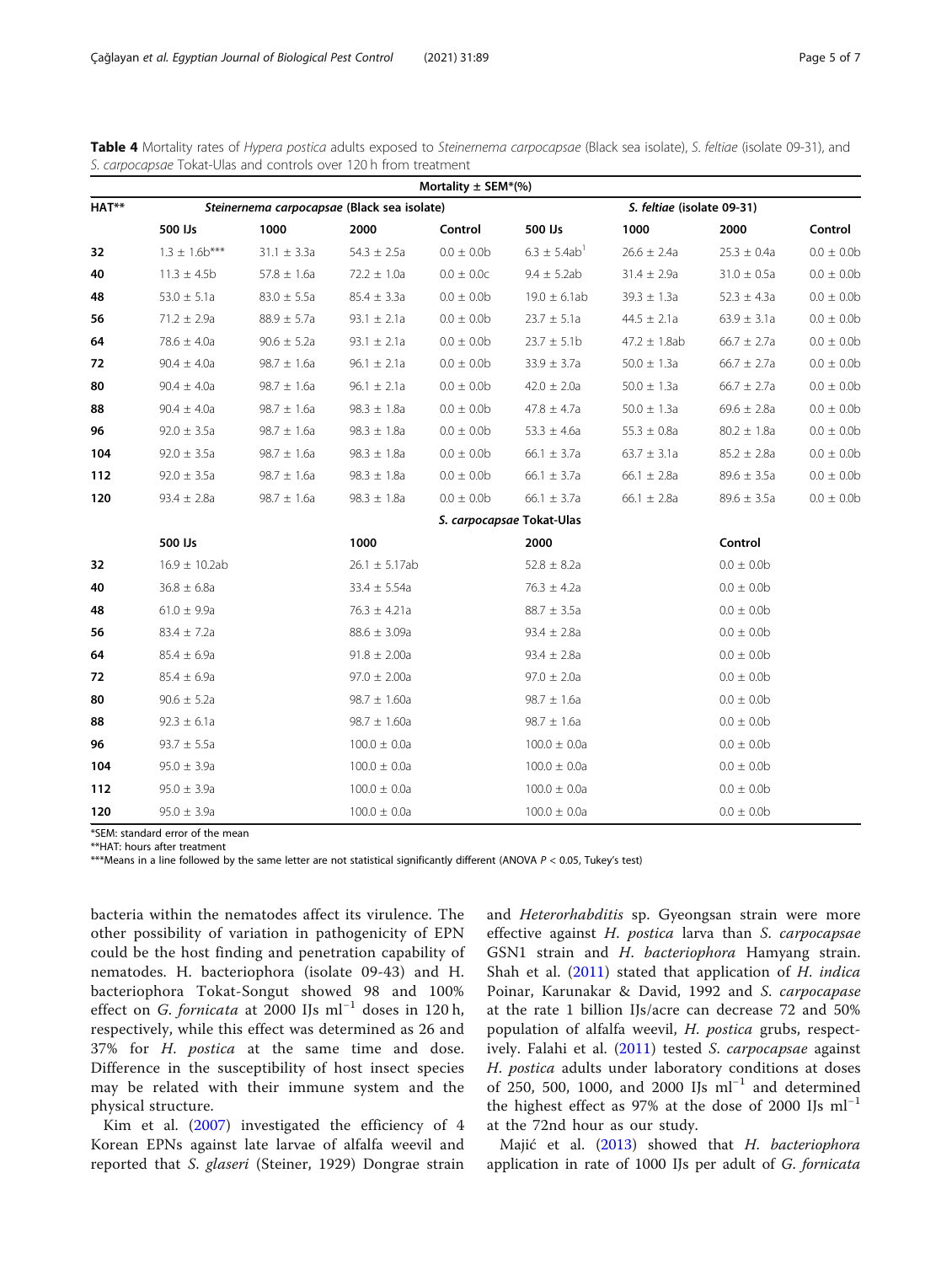|       | Mortality $\pm$ SEM*(%) |                                               |                 |                 |                    |                               |                 |                |  |  |
|-------|-------------------------|-----------------------------------------------|-----------------|-----------------|--------------------|-------------------------------|-----------------|----------------|--|--|
| HAT** |                         | Heterorhabditis bacteriophora (isolate 09-43) |                 |                 |                    | H. bacteriophora Tokat-Songut |                 |                |  |  |
|       | 500 IJs                 | 1000                                          | 2000            | Control         | 500 IJs            | 1000                          | 2000            | Control        |  |  |
| 32    | $0.0 \pm 0.0a^{*}$      | $0.0 \pm 0.0a$                                | $0.6 \pm 1.3a$  | $0.0 \pm 0.0a$  | $0.0 \pm 0.0$      | $0.00 \pm 0.0$                | $0.0 \pm 0.0$   | $0.0 \pm 0.0$  |  |  |
| 40    | $0.0 \pm 0.0a$          | $0.0 \pm 0.0a$                                | $1.3 \pm 2.7a$  | $0.0 \pm 0.0a$  | $0.0 \pm 0.0a^{1}$ | $0.00 \pm 0.0a$               | $1.7 \pm 1.8a$  | $0.0 \pm 0.0a$ |  |  |
| 48    | $0.0 \pm 0.0a$          | $0.0 \pm 0.0a$                                | $1.3 \pm 2.7a$  | $0.0 \pm 0.0a$  | $0.3 \pm 0.9a$     | $0.4 \pm 1.1a$                | $1.7 \pm 1.8a$  | $0.0 \pm 0.0a$ |  |  |
| 56    | $0.0 \pm 0.0a$          | $1.7 \pm 1.8a$                                | $5.1 \pm 4.2a$  | $0.0 \pm 0.0a$  | $0.3 \pm 0.9$ ab   | $0.4 \pm 1.1$ ab              | $8.5 \pm 2.9a$  | $0.0 \pm 0.0$  |  |  |
| 64    | $0.0 \pm 0.0a$          | $1.7 \pm 1.8a$                                | $5.1 \pm 4.2a$  | $0.0 \pm 0.0a$  | $0.7 \pm 2.0$ ab   | $1.7 \pm 1.8$ ab              | $12.6 \pm 2.4a$ | $0.0 \pm 0.0$  |  |  |
| 72    | $0.0 \pm 0.0$           | $6.9 \pm 2.1$ ab                              | $9.0 \pm 4.0a$  | $0.0 \pm 00$ ab | $2.0 \pm 2.6$ ab   | $1.7 \pm 1.8$ ab              | $12.6 \pm 2.4a$ | $0.0 \pm 0.0$  |  |  |
| 80    | $0.0 \pm 0.0$           | $6.9 \pm 2.1$ ab                              | $16.4 \pm 4.4a$ | $0.0 \pm 0.0$   | $4.0 \pm 2.8$ ab   | $6.9 \pm 2.1$ ab              | $19.8 \pm 1.8a$ | $0.0 \pm 0.0$  |  |  |
| 88    | $3.0 \pm 2.0$ ab        | $6.9 \pm 2.1$ ab                              | $16.4 \pm 4.4a$ | $0.0 \pm 0.0$   | $4.0 \pm 2.8$ ab   | $10.6 \pm 1.8a$               | $19.8 \pm 1.8a$ | $0.0 \pm 0.0$  |  |  |
| 96    | $3.0 \pm 2.0$ ab        | $6.9 \pm 2.1$ ab                              | $22.5 \pm 3.0a$ | $0.0 \pm 0.0$   | $4.0 \pm 2.8$ ab   | $12.6 \pm 2.4a$               | $19.8 \pm 1.8a$ | $0.0 \pm 0.0$  |  |  |
| 104   | $8.0 \pm 3.5$ ab        | $10.6 \pm 1.8$ ab                             | $22.5 \pm 3.0a$ | $0.0 \pm 0.0$   | $6.6 \pm 2.8$ bc   | $17.3 \pm 1.5$ ab             | $30.7 \pm 1.0a$ | $0.0 \pm 0.0c$ |  |  |
| 112   | $8.0 \pm 3.5$ ab        | $17.3 \pm 1.5a$                               | $22.5 \pm 3.0a$ | $0.0 \pm 0.0$   | $7.9 \pm 3.8$ bc   | $17.3 \pm 1.5$ ab             | $33.6 \pm 0.9a$ | $0.0 \pm 0.0c$ |  |  |
| 120   | $11.4 \pm 3.1a$         | $22.6 \pm 0.3a$                               | $25.6 \pm 3.2a$ | $0.0 \pm 0.0$   | $13.1 \pm 4.8a$    | $17.3 \pm 1.5a$               | $36.7 \pm 0.8a$ | $0.0 \pm 0.0$  |  |  |

<span id="page-5-0"></span>Table 5 Mortality rates of Hypera postica adults exposed to Heterorhabditis bacteriophora (isolate 09-43) and H. bacteriophora Tokat-Songut and controls over 120 h from treatment

\*SEM: standard error of the mean \*\*HAT: hours after treatment

\*\*\*Means in a line followed by the same letter are not statistical significantly different (ANOVA  $P < 0.05$ , Tukey's test)

caused 100% mortality rate on 3 day post-treatment in the laboratory. Similarly, in the present study, H. bacteriophora isolates had a significant effect on adult of G. fornicata. On other chrysomelids, mortality studies have been carried out with success using a variety of steinernematid and heterorhabditid. Trdan et al. ([2008](#page-6-0)) assessed virulence of EPNs S. feltiae, S. carpocapsae, H. bacteriophora, and H. megidis against adult flea beetles, Phyllotreta spp. (Coleoptera: Chrysomelidae) under laboratory conditions and revealed that S. feltiae was the most effective nematode. Also, Trdan et al. ([2009](#page-6-0)) stated that S. feltiae showed the highest efficacy in controlling adults of Leptinotarsa decemlineata (Say, 1824) (Coleoptera: Chrysomelidae) at 15 °C. Similarly, in the present study, S. feltiae (isolate 09-31) was more effective on G. fornicata than H. postica. Unlike these studies, Laznik et al. [\(2010\)](#page-6-0) determined that S. carpocapsae C101 caused more mortality than S. feltiae B30 and H. bacteriophora D54 against Oulema melanopus (Linnaeus, 1758) (Coleoptera: Chrysomelidae) adults.

#### **Conclusions**

This study highlighted the first analysis of EPNs' efficacy against H. postica and G. fornicata in Turkey. G. fornicata adults were susceptible to all isolates tested, while H. postica adults were susceptible to S. carpocapsae (Black Sea isolate), S. feltiae (isolate 09-31), and S. carpocapsae Tokat-Ulas isolates. Therefore, these native EPNs can be used as bio-control agents against the adults of these 2 important alfalfa pests. Further studies should be conducted under field conditions.

#### Abbreviations

EPNs: Entomopathogenic nematodes; IJs: Infective juveniles; LT: Lethal time

| <b>Table 6</b> Lethal time (LT <sub>30</sub> , LT <sub>50</sub> , and LT <sub>90</sub> ) values of treated isolates against adults of <i>Hypera postica</i> (hour) |  |  |  |
|--------------------------------------------------------------------------------------------------------------------------------------------------------------------|--|--|--|
|--------------------------------------------------------------------------------------------------------------------------------------------------------------------|--|--|--|

| <b>Isolates</b>                                    | Slope $\pm$ SE    | $LT_{30}$ (95% fiducial limit) | $LT_{50}$ (95% fiducial limit) | $LT90$ (95% fiducial limit) | Heterogeneity |
|----------------------------------------------------|-------------------|--------------------------------|--------------------------------|-----------------------------|---------------|
| Steinernema carpocapsae<br>(Black sea isolate)     | $3.869 \pm 0.283$ | 25.916 (22.380-29.113)         | 35.407 (31.790-38.848)         | 75.909 (68.501-86.031)      | 1.14          |
| S. feltiae (isolate 09-31)                         | $2.381 \pm 0.249$ | 45.810 (39.570-51.478)         | 76.074 (68.288-85.999)         | 262.756 (202.900-384.894)   | 0.77          |
| Heterorhabditis bacteriophora<br>$(isolate 09-43)$ | $4.424 + 0.809$   | 121.745 (109.212-147.749)      | 159.954 (135.437-222.873)      | 311.667 (223.473-624.159)   | 0.43          |
| H. bacteriophora Tokat-Songut $4.341 \pm 0.683$    |                   | 108.901 (99.625-124.271)       | 143.823 (125.686-182.167)      | 283.818 (213.812-481.143)   | 0.87          |
| S. carpocapsae Tokat-Ulas                          | $5.073 \pm 0.376$ | 29.840 (26.880-32.501)         | 37.858 (34.967-40.629)         | 67.729 (62.496-74.601)      | 0.95          |
|                                                    |                   |                                |                                |                             |               |